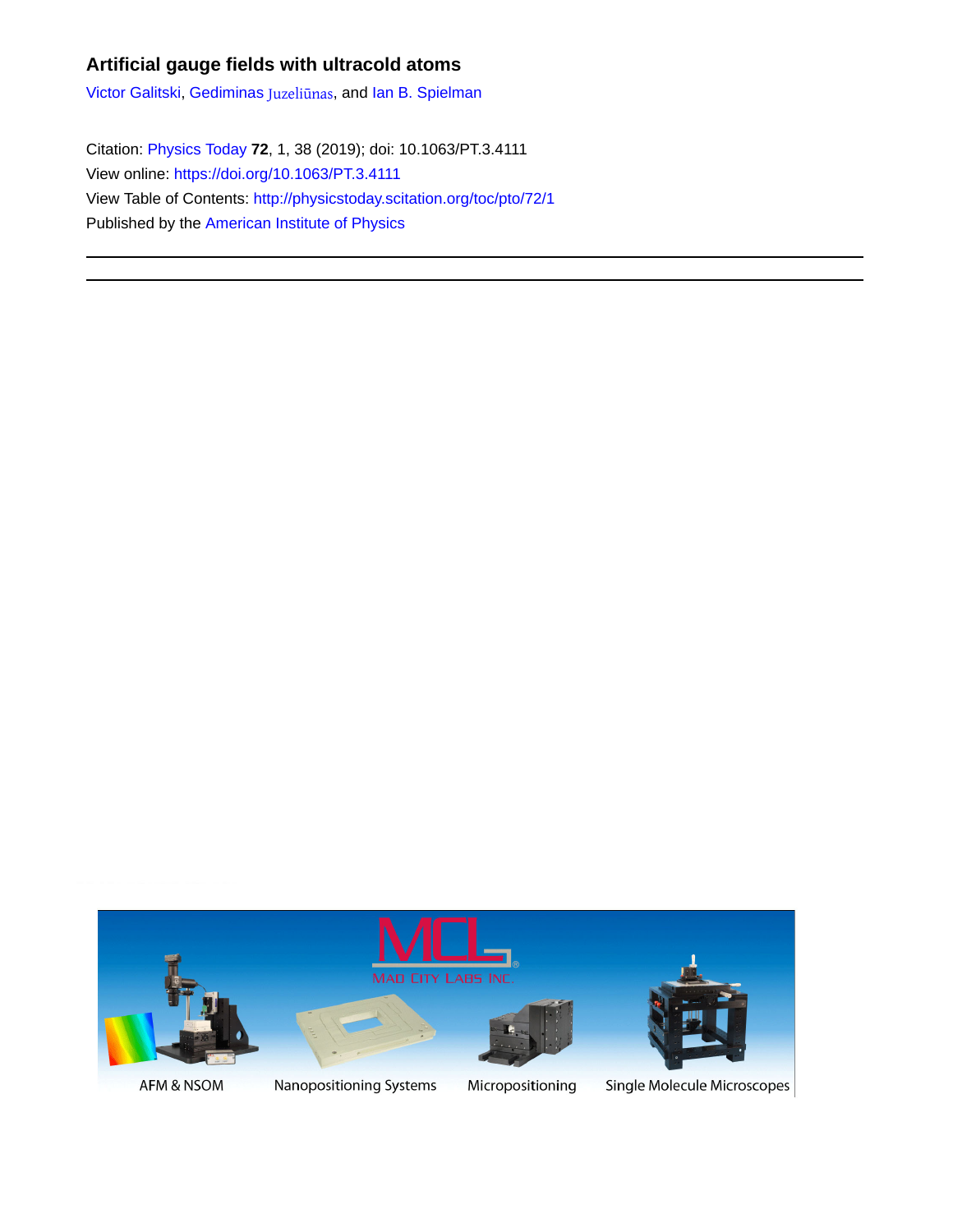# ARTIFICIAL **GAUGE FIELDS** with ultracold atoms

COURTESYOFINDUSATIJA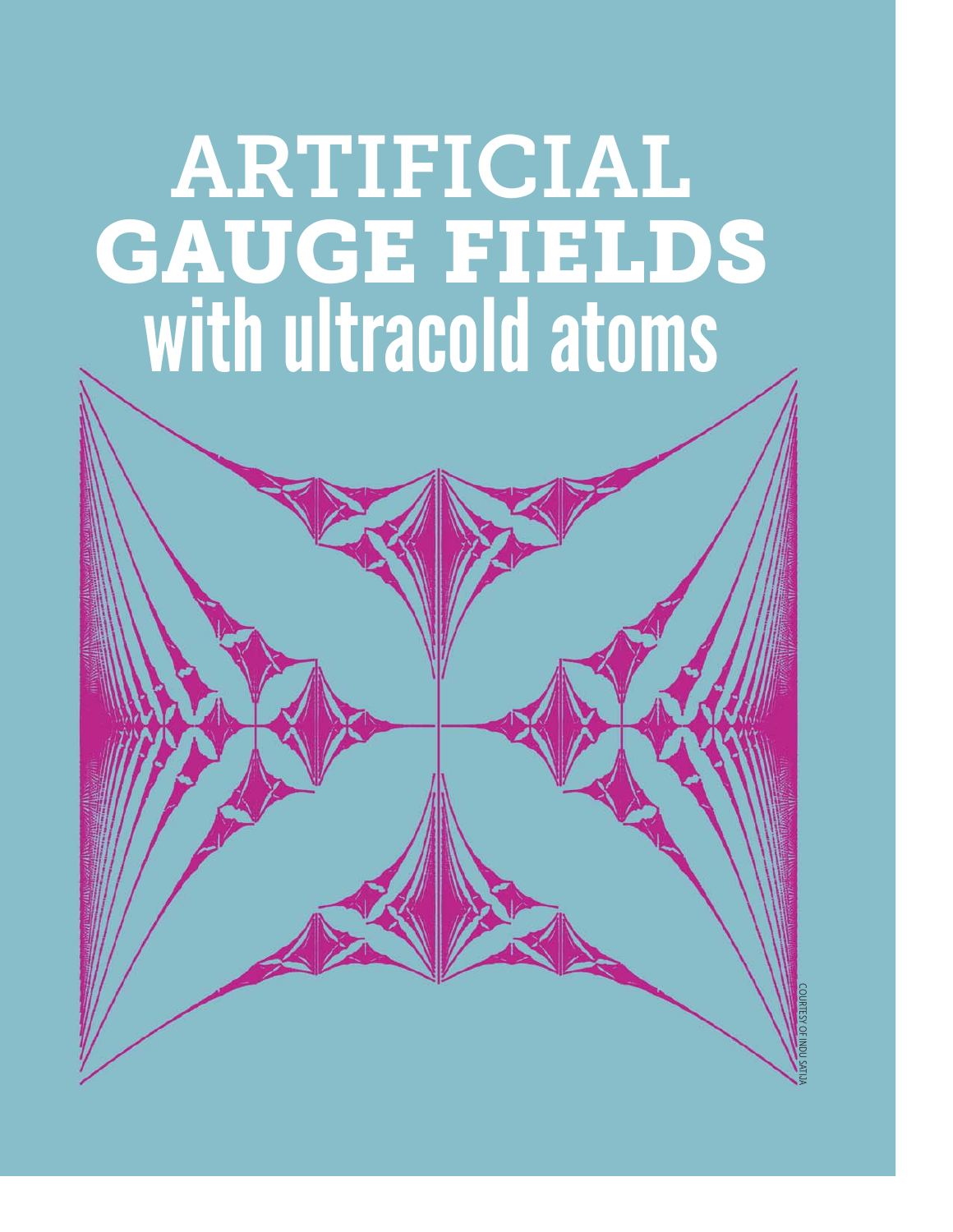**Victor Galitski** and **Ian Spielman** are both fellows at the Joint Quantum Institute, in College Park, Maryland; the research partnership is between NIST, where Spielman is a NIST fellow, and the University of Maryland, where he and Galitski are professors. **Gediminas Juzeliūnas** is a research professor at the Institute of Theoretical Physics and Astronomy at Vilnius University in Lithuania.



Victor Galitski, Gediminas Juzeliūnas, and Ian B. Spielman

**Suitable combinations of laser beams can make neutral atoms behave like electrons in a magnetic field.** 



auge fields are ubiquitous in nature. In the<br>context of quantum electrodynamics, you may be<br>most familiar with the photon, which represents<br>the gauge field mediating electromagnetic forces.<br>But there are also gluons, which context of quantum electrodynamics, you may be most familiar with the photon, which represents the gauge field mediating electromagnetic forces. But there are also gluons, which mediate strong

forces, and the W and Z particles, which mediate the weak forces. According to the standard model, those few gauge bosons, in fact, mediate all elementary interactions.

In materials physics, applied gauge fields in the form of laboratory magnetic fields are essential for realizing exotic quantum phenomena, such as the quantum Hall effect (see the article by Joseph Avron, Daniel Osadchy, and Ruedi Seiler, PHYSICS TODAY, August 2003, page 38). In a two dimensional lattice, for instance, electrons that move through a periodic potential and a strong magnetic field are expected to exhibit a recursive, fractal energy spectrum known as Hofstadter's butterfly, pictured here.

Furthermore, strongly correlated systems can host new gauge fields or particles known as anyons, which obey unusual

quantum statistics—not those of everyday fermions or bosons. This article explains how to create artificial gauge fields—made on demand in a controlled laboratory setting—by using ultracold atomic gases. The engineered gauge fields can lead to phenomena that naturally occur in other systems and to new phenomena that occur nowhere else in nature.

To understand the concept of a gauge field, one must confront a difficult and perplexing aspect of physics, in which the equations describing physical reality involve variables that are not measurable. Such equations occur even in elementary classical electrodynamics, where the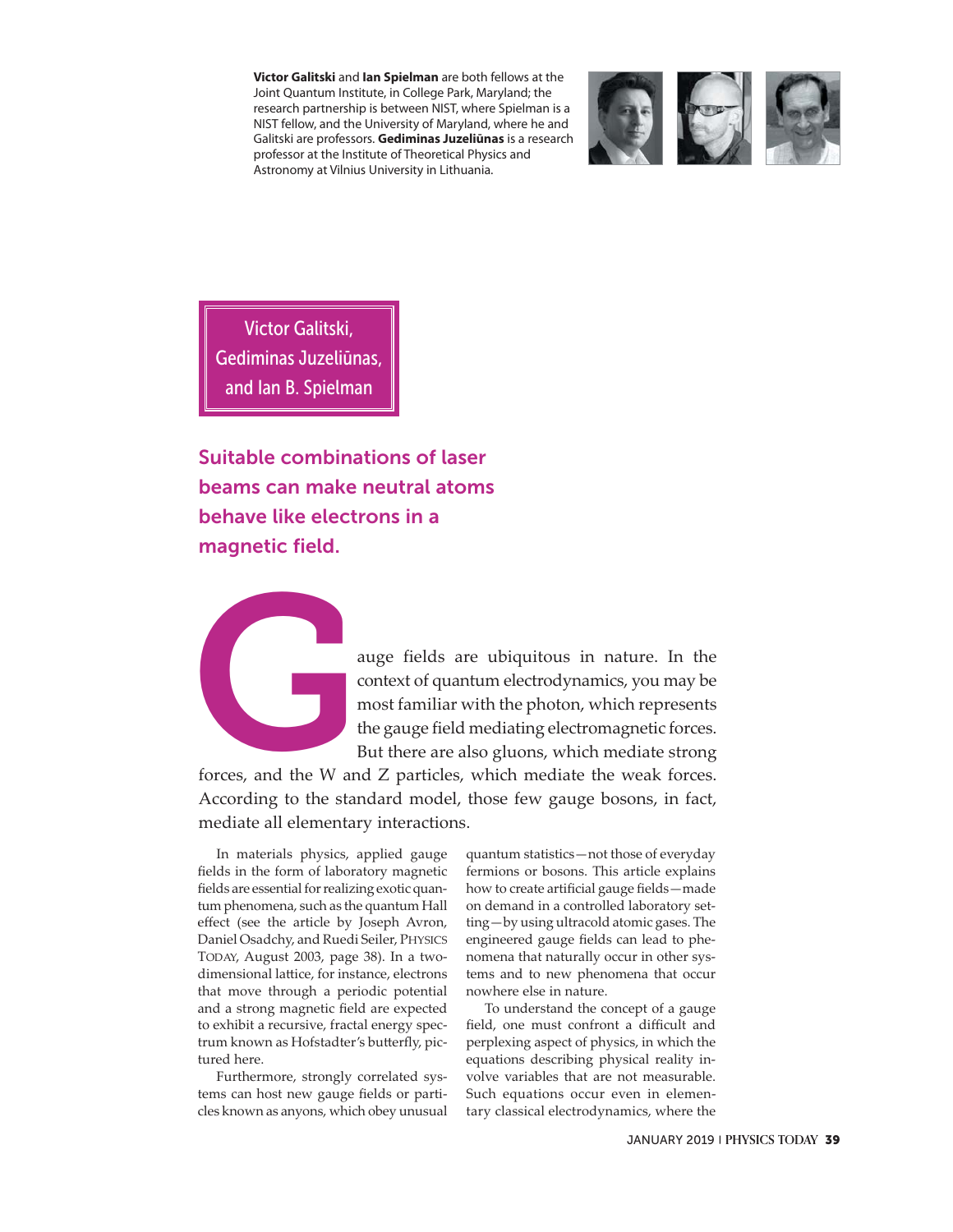# **ARTIFICIAL GAUGE FIELDS**

magnetic vector potential **A**, satisfying  $\mathbf{B} = \nabla \times \mathbf{A}$ , is used in place of the magnetic field **B** to describe the familiar Lorentz force that curves charged particles around magnetic field lines. A static vector potential is not measurable by itself—only its curl, the actual magnetic field, is. Hence **A** is defined only up to an arbitrary curl-free function—allowing the so-called gauge choice—that keeps the observable electromagnetic forces intact. That reality cannot depend on an arbitrary function is an example of gauge invariance, a fundamental physical principle that requires all physical observables to be independent of the choice of a gauge.

The concept of gauge field is merely auxiliary in classical physics. Maxwell's equations and Newton's force law can optionally be reframed in the Hamiltonian or Lagrangian formalisms that replace physical fields with gauge potentials. Although the gauge potentials provide a convenient mathematical framework for solving some problems, a complete understanding of classical physics does not require the reframing.

In contrast, the gauge-field formulation is the only consistent mathematical description of quantum particles interacting with electromagnetic fields. Indeed, the central object in quantum mechanics, the wavefunction  $\psi(\mathbf{r})$  – often represented as a position-dependent complex function having both real and imaginary components—is not directly observable. The wavefunction's overall complex phase factor  $e^{i\phi}$  can be changed with no physical consequence. For charged particles, that ambiguity in the definition of a wavefunction is tied one-to-one to the ambiguity in the choice of a gauge for the electromagnetic field.

Gauge ambiguity is not a mathematical curiosity. It's an intrinsic property of quantum mechanics and a source of many important and peculiar quantum effects, such as the Aharonov– Bohm effect (see the article by Herman Batelaan and Akira Tonomura, PHYSICS TODAY, September 2009, page 38) and topological phases of matter, the focus of the 2016 Nobel Prize in Physics (see PHYSICS TODAY, December 2016, page 14).

#### Ultracold atoms

Although gauge fields and their associated forces abound in physics, their properties cannot be fully controlled. For example, the charge of an electron is a fundamental constant, and the Lorentz force is a law of nature; both are nonnegotiable. And yet gauge-field physics can be simulated in tabletop experiments by using ultracold atoms.

A cloud of ultracold atoms, held at temperatures typically between hundreds of picokelvins to tens of microkelvins, is up to a million times thinner than air. The atoms live in ultrahigh vacuum, isolated from their environment and trapped by optical or magnetic forces. Each aspect of their physical description must be assembled from quantum mechanical building blocks.

The energy of the atoms' interactions with each other is feeble, typically on the order of 10−31 joules. Yet the gases can still form strongly interacting quantum systems. For example, neutral atoms trapped in an optical lattice—the standing waves formed by mutually interfering laser beams—tunnel from one site to another, just as electrons do in a crystalline solid, and repel each other whenever they share the same lattice site.

The energy balance between the atoms' tunneling and their interactions can be adjusted by changing the intensity of the interfering lasers. The change can drive the transition between an itinerant phase, in which atoms hop freely between lattice sites, and a crystalline phase, in which they are immobile, pinned to their sites. The change in intensity also provides a way to realize the Hubbard model in strongly correlated electronic materials (see the article by Gabriel Kotliar and Dieter Vollhardt, PHYSICS TODAY, March 2004, page 53). The Hubbard model and other standard theoretical models rarely occur in their pristine form in materials. To give such iconic and idealized models life in the laboratory, one can use cold atoms to forge a link between quantitative, precise atomic-physics experiments and many-body theory.

The response of a material to electromagnetic fields is perhaps the most versatile and informative way to probe its electronic phases. As simulators, though, cold atoms lack a crucial ingredient that makes such probing possible: electric charge. Because of their charge neutrality, individual atoms do not experience Lorentz forces in a magnetic field. It would therefore seem that a wide range of phenomena would be forever out of reach of cold-atom experiments. Fortunately, that's not so.



**FIGURE 1. THE APPEARANCE OF QUANTIZED VORTICES** in a rotating superfluid is a smoking gun for the presence of an artificial magnetic field. The density of vortices is in direct proportion to the artificial field's magnitude. **(a)** Quantized vortex arrays in superfluids were first imaged in liquid helium in 1979 at the University of California, Berkeley.<sup>1</sup> (b)They were later seen, in 2000, in a slowly rotating Bose-Einstein condensate (BEC) of rubidium.<sup>2</sup> (c) This 2003 image of a quickly rotating BEC of Rb captures a large array of vortices created at JILA.<sup>4</sup>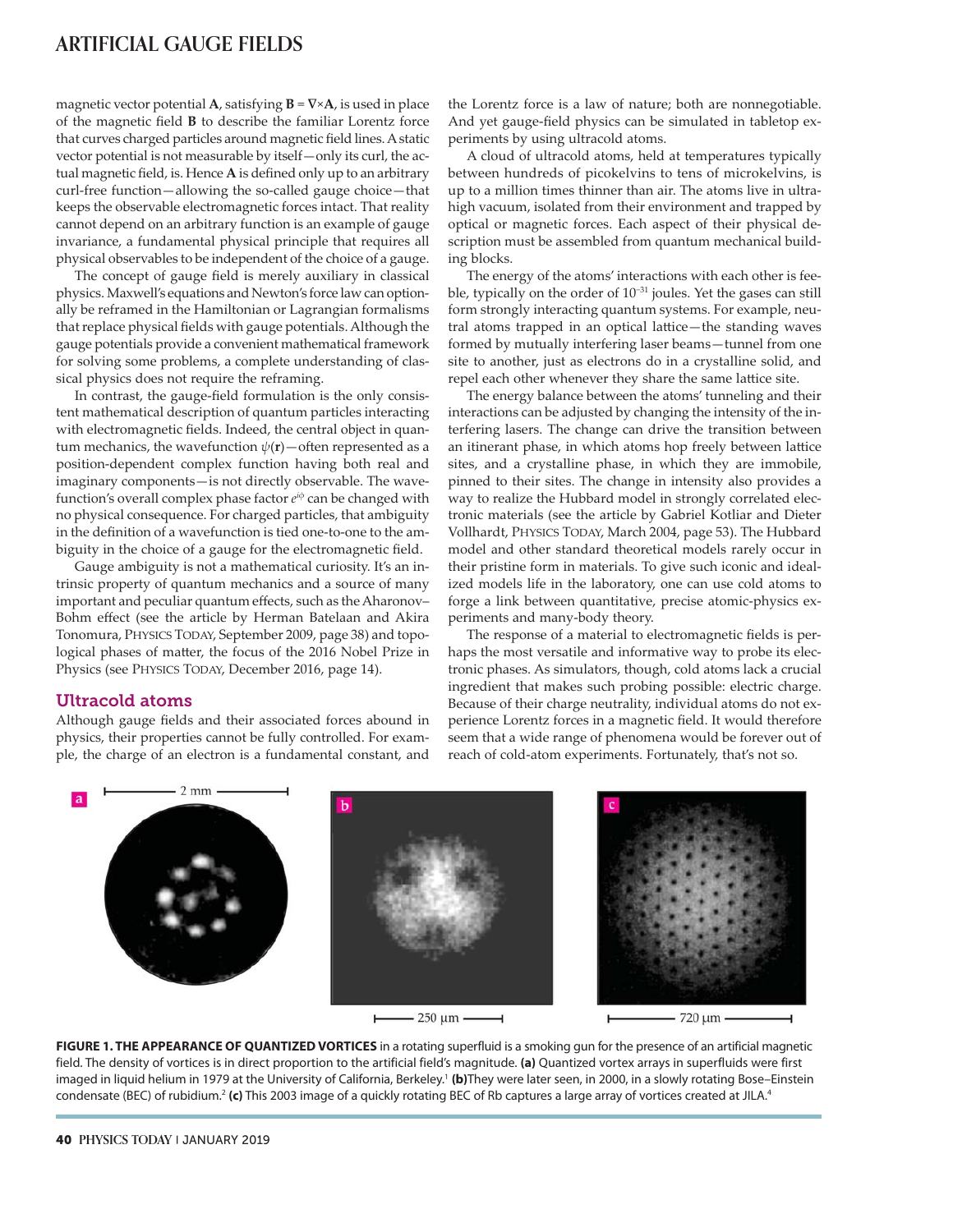

**FIGURE 2. STIMULATED RAMAN TRANSITIONS.** Two counterpropagating laser beams (pink and blue) incident on a Bose–Einstein condensate (BEC) can create artificial magnetic fields. **(a)** The beams drive stimulated Raman transitions in the atoms; each transition absorbs a photon from one beam and emits one into the other beam while imparting a momentum kick to the atom. As an atom is moving upward, say, it also moves right from the recoil. The reverse happens for atoms moving downward. The kicks simulate a transverse, velocity-dependent Lorentz force. **(b)** An atomic BEC with an artificial gauge field turned off (left) and turned on (right). The appearance of quantized vortices mark the presence of the artificial gauge field. (Adapted from ref. 5.)

#### Rotation as simulation

The first artificial magnetic field experiments using cold atoms exploited the equivalence between the Lorentz force in a uniform magnetic field and the Coriolis force in a spatially rotating frame. The equivalence may be most familiar in the context of the Foucault pendulum, whose axis of oscillation slowly rotates at an angular velocity *ω*. The reason for the rotation is simple: A particle traveling linearly with velocity *v* in a stationary frame undergoes curved motion in a rotating frame from the Coriolis force  $\mathbf{F}_c \propto \mathbf{v} \times \boldsymbol{\omega}$ , just as a charged particle follows a circular cyclotron orbit in a uniform magnetic field from the Lorentz force  $\mathbf{F}_{\text{L}} \propto \mathbf{v} \times \mathbf{B}$ .

One of the most beautiful and direct manifestations of superconductivity is the formation of vortices—sharply localized quanta of circulation of magnetic flux or angular momentum. Quantized vortices were predicted for superfluid helium by Lars Onsager in 1947 and by Richard Feynman in 1955. Russian theorist Alexei Abrikosov extended the prediction to superconductors in 1957 and showed that interactions between the vortices ordered them into a regular array, the so-called Abrikosov lattice. The achievement earned him a Nobel Prize in Physics almost 50 years later (see PHYSICS TODAY, December 2003, page 21).

Vortices can be induced in a superfluid by the effective magnetic field present in rotating systems. In 1979 Richard Packard and colleagues first imaged a vortex array, as shown in figure 1, in helium by using a rotating cryostat.<sup>1</sup> Two decades later, Jean Dalibard and colleagues found much the same thing—a small cluster of three uniformly spaced vortices—in atomic Bose– Einstein condensates (BECs) of rubidium-87 stirred by a focused laser beam.<sup>2</sup> The observation provided strong evidence for superfluidity in BECs.

The groups of Wolfgang Ketterle at MIT and Eric Cornell at JILA made technical improvements that led to observations of large vortex arrays—a qualitative leap beyond the earlier results found in liquid He and the atomic BECs.<sup>3,4</sup> Those large Abrikosov lattices set the stage for studying the dynamics of vortex crystals during melting and in other nonequilibrium settings.

As exciting as the experiments on rotating superfluids have been, though, they only probed phenomena observable in weak gauge fields. An important figure of merit in many-body



**FIGURE 3. PHASE ENGINEERING.** Quantum mechanical particles experience magnetic fields by acquiring Aharonov–Bohm (AB) phases. **(a)** In an AB interferometer, a magnetic field **B** is confined to the interior of a solenoid and is zero outside it. Nevertheless, a particle that travels on opposite sides of the solenoid will acquire a phase difference proportional to the enclosed magnetic flux Φ. That flux equals the line integral of the vector potential **A** around the solenoid. The charge is specified by *q*. **(b)** Particles that tunnel in a lattice experience an applied magnetic field in much the same way as in the AB effect. Their tunneling motion from one site to another acquires a so-called Peierls phase, such that the sum of the phases around a closed loop equals the enclosed flux.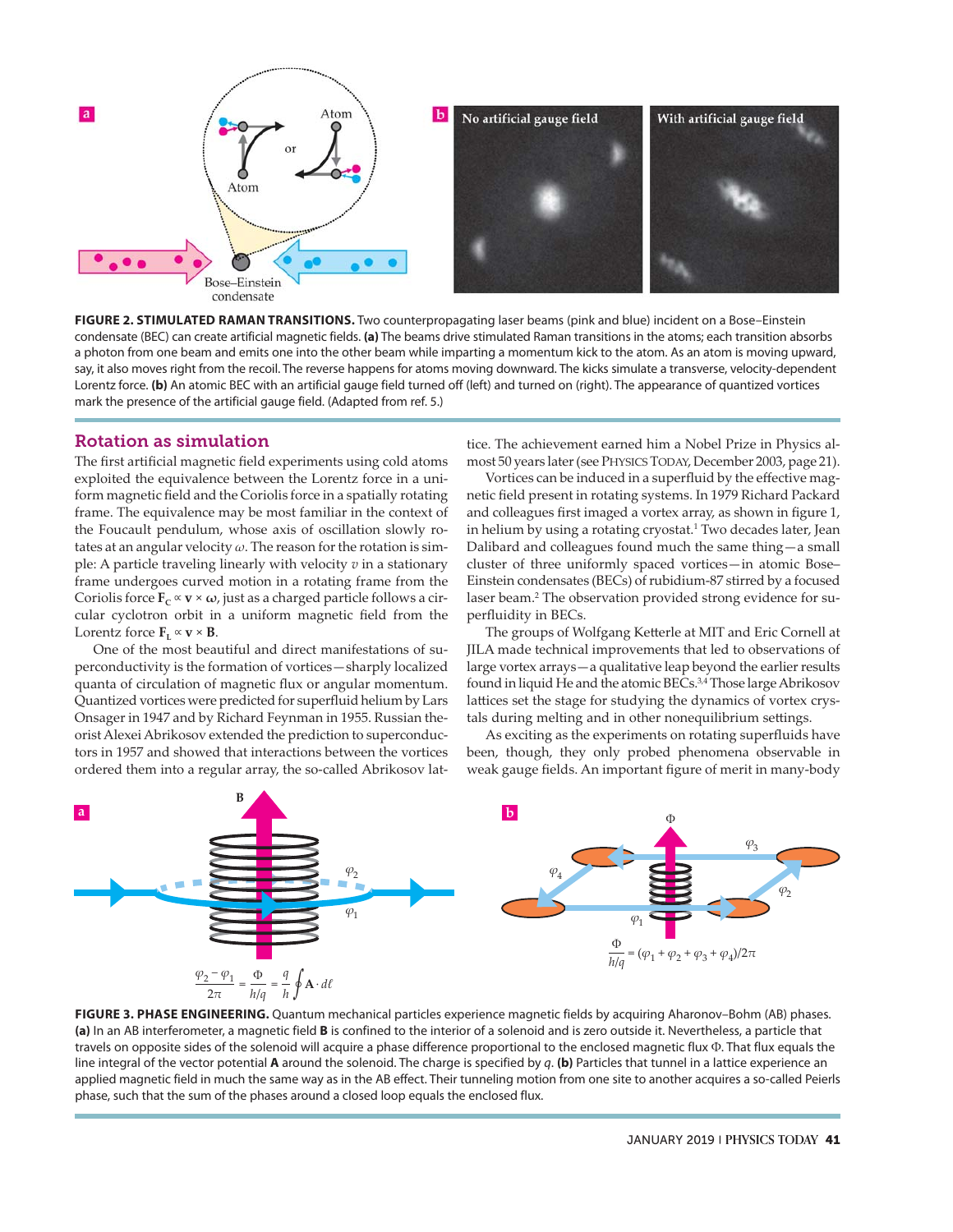### **ARTIFICIAL GAUGE FIELDS**

systems is the ratio of the radius of the minimum cyclotron orbit to the average interparticle separation. The smaller the ratio, the stronger the magnetic field effects and the closer one gets to probing the difficult and exciting physics of strongly correlated topological phases of matter. Those phases include the fractional quantum Hall states, collective states of matter that occur in ultrastrong fields and in which electrons behave as if their elementary charge is a fraction of their actual charge. (See the article by Jainendra Jain, PHYSICS TODAY, April 2000, page 39.) Unfortunately, the range of rotation-induced artificial magnetic fields are far from that interesting territory. New approaches were required to reach larger artificial fields.



**FIGURE 4. LASER-ASSISTED TUNNELING.** The native tunneling in an optical lattice does not produce the phase differences required to emulate a gauge field. But the phases can be created in a two-step process. **(a)** When a potential gradient of energy Δ is applied to a lattice, the energy states in adjacent sites go out of resonance with each other, which blocks a localized atomic wavepacket (pink) from tunneling. **(b)** Additional laser fields illuminating the lattice can provide the required energy to reestablish tunneling (yellow arrow). The applied fields also imprint a local optical phase on the atom's wavefunction as it moves between lattice sites.

#### Laser-induced gauge fields

The first new approach in the laboratory

used an atomic BEC illuminated by a pair of counterpropagating laser beams, each having a distinct wavelength *λ* (figure 2a). Most atoms, including those in a BEC, have several spin states that are distinguished by a combination of orbital, electron, and nuclear spin degrees of freedom. When the laser beams strike the BEC, they become quantum mechanically coupled to the spin states of individual atoms. During each interaction, an atom's spin flips, a process accompanied by the exchange of a photon from one beam to the other. The exchange imparts to the atom a momentum kick of 2*h*/*λ*, which changes the atomic velocity by about 1 cm/s. The BEC atoms are so cold that even that tiny change exceeds the thermal velocity of the system.

The recoil of the atoms depends on their vertical motion and slight differences in the beam wavelengths. As an atom moves upward, for instance, it is stimulated to emit a photon into the leftward-moving beam (blue) in figure 2 and, as a result, acquires a kick to the right. The change in momentum emulates the transverse response of a Lorentz force, which moves the atom in circles, to use the classical analogy. An artificial magnetic field is created.

Although that intuitive picture alludes to forces, the quantum system is mathematically better described by the appearance of an electromagnetic vector potential—a gauge field.<sup>5-7</sup> In 2009, a team including one of us (Spielman) demonstrated the technique at NIST.<sup>5</sup> The artificial magnetic field was marked by the presence of vortices, as shown in figure 2b, but in the laboratory frame rather than in a rotating frame.

In the final analysis, the experimental scheme in figure 2 turned out to be well suited for creating elongated trappedatom geometries but not for creating extended systems with large fields. Even so, the pioneering work opened the door for experiments that now do operate at large fields.

#### The Aharonov–Bohm effect

In quantum mechanical systems, gauge fields are inseparably intertwined with the wavefunction's phase. The connection is dramatically evident in the Aharonov–Bohm (AB) effect, shown in figure 3a, for charged quantum particles moving about an infinite solenoid. The magnetic field is zero outside the rings of the solenoid, where the particles actually move. But even though they never experience a magnetic field, the particles still respond to the electromagnetic vector potential, which, unlike the magnetic field, necessarily extends outside the solenoid.

Upon completing a closed loop, each particle's wavefunction acquires an additional phase—the AB phase—which is proportional to the magnetic flux enclosed by the solenoid. By Stokes's theorem, that flux is equal to the line integral of the vector potential around the loop traversed by the particle. Hence the acquired phase is a direct consequence of the vector potential, not the magnetic field itself.

One can see that connection in a lattice in which atoms tunnel between adjacent sites. The AB phase acquired by an atom as it encircles a square plaquette in the lattice, as shown in figure 3b, is just the sum of the four phases gained on the associated links.

#### Gauge fields in optical lattices

Extending that one plaquette to a larger array would produce a 2D square lattice with a constant magnetic flux in each unit cell. But how can the tunneling phases be created in the laboratory without the real magnetic field of a solenoid? The first theoretical proposal was to make an artificial gauge field that uses "laser-induced tunneling" of atoms between sites in an optical lattice.<sup>8</sup> In the proposal, the atoms don't tunnel through the barrier on their own volition; rather, they are pushed through it with additional laser fields.

The concept is illustrated in figure 4, using just two lattice sites: Imagine a conventional optical lattice that is tilted—with one site higher in energy than the other. The tilting takes the atoms in the two sites out of resonance with each other and prevents tunneling. Two light fields whose photon energies differ by the tilt energy then provide just the right amount of energy to link the states together.

In addition to reestablishing tunneling between sites, the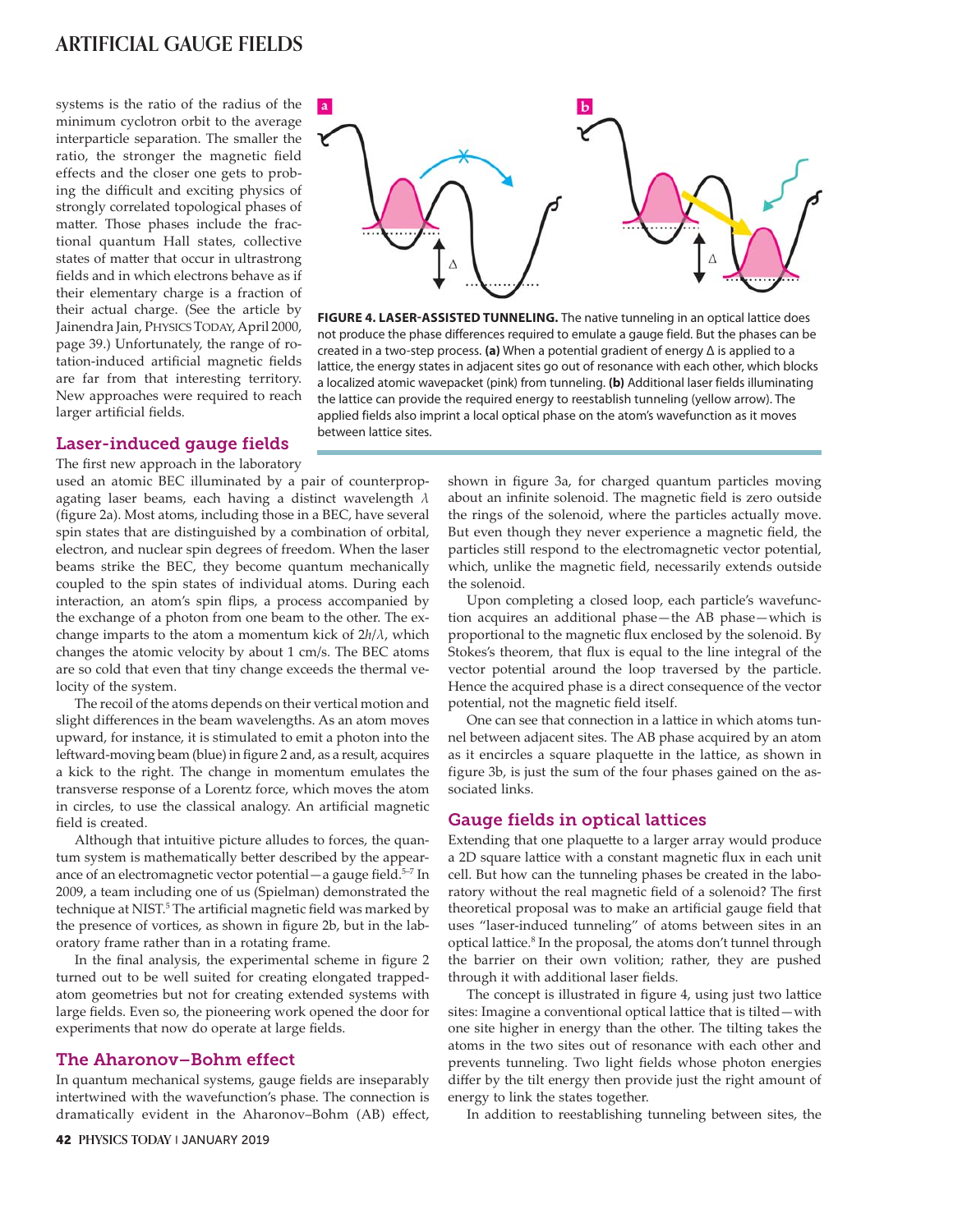laser-induced tunneling also imprints a position-dependent optical phase onto the wavefunction of the atoms. The phases emulate the quantum mechanical phases picked up by electrons tunneling between the lattice sites of a crystal in a real magnetic field.7 The optical phases that accumulate around each square plaquette in the lattice are equal and emerge from a uniform artificial magnetic field.

Unlike in naturally occurring solids, where the magnetic flux through a plaquette is much smaller than the flux quantum *h*/*q*, where *q* is the magnitude of the relevant charge, very large laser-induced fluxes can be produced in an optical lattice. Figure 5a shows one experimental demonstration, $9$  in which an atomic wave packet prepared in a single site of an optical lattice undergoes cyclotron-like motion around a square plaquette; its center-of-mass motion, from dark green to light green, is plotted over 2 ms. A similar scheme was experimentally implemented by Ketterle's group around the same time.<sup>10</sup> Nontrivial phases have also been imprinted by literally shaking the optical lattices, $11$  but in a way that does not correspond to a uniform magnetic field.

#### Synthetic dimensions

An essential step in creating gauge fields with laser-assisted tunneling is to suppress the native tunneling of atoms between lattice sites. In the preceding section, we took the natural approach of using a tilted lattice to do the job. But that's not the only solution. Five years ago, a group of researchers, including two of us (Spielman and Juzeliūnas), proposed a scheme using transitions between different spin states of the BEC atomic ground state to create "synthetic dimensions."12

Lattice sites, according to that approach, need not be in different places in space. Dimension can also refer to the connectivity, or number of independent states, into which the atoms can tunnel. In addition to a real dimension, along which motion corresponds to a displacement in space, there's a synthetic dimension that corresponds to the internal spin states of ultracold atoms. When lasers couple the spin states together, the resulting "motion" between the spin states is accompanied by an optical phase that gives rise to a uniform flux.

# **In addition to reestablishing tunneling between sites, the laser-induced tunneling also imprints a position-dependent optical phase onto the wavefunction of the atoms.**

The concept, which Spielman and others subsequently implemented in 2015, offers new opportunities for control and measurement.<sup>13</sup> For one thing, it's easy to detect individual synthetic lattice sites using standard spin-selective detection techniques. Also in 2015 Leonardo Fallani's group concurrently demonstrated the utility of synthetic dimensions in a degenerate Fermi gas of ytterbium.14

Figure 5b presents the experimental trajectories followed by BEC atoms on a long, thin virtual strip, whose real dimension is space, plotted horizontally, and whose synthetic dimension is the atoms' magnetic quantum numbers *m* = 1, 0, and −1, plotted vertically.<sup>13</sup> By preparing the atoms on the strip's edges and then allowing them to move in the artificial magnetic field, the researchers observed them following "skipping orbits" along the top and bottom edges. Each time an atom struck the hardwall potential along an edge, it reflected and began following yet another cyclotron orbit.

#### To be non-abelian

As we've seen, artificial gauge fields make charge-neutral particles curve as if they were under the influence of a Lorentz force. But in quantum systems, the rabbit hole is deeper: As we have noted, quantum particles have internal degrees of freedom, like the spin-up and spin-down of an electron.

That simple addition opens the door for new kinds of socalled non-abelian gauge fields, in which the effective Lorentz force can depend on the magnitude and sign of the spin or even drive changes to the spin state as the particle moves. (Such a non-abelian gauge field is distinct from the non-abelian



**FIGURE 5. DYNAMICS IN AN ARTIFICIAL GAUGE FIELD.** Atoms that move from one optical lattice site to another under laser-assisted tunneling circle through the sites, as in figure 3b. **(a)** One experiment measured the center-of-mass positions of atoms (dots) <*x*> and <*y*>, scaled to the lattice constants  $d_x$  and  $d_y$ , as the atoms move among the four sites (inset) over 2.1 ms. (Adapted from ref. 9.) (b) In another experiment, the positions (dots) of BEC atoms are mapped along the edges of a long, thin virtual strip. The horizontal dimension, scaled to the lattice constants, is real, and the narrow dimension is synthetic, formed by the atoms' spin states 1, 0, and −1. The edge currents to the left (pink) and right (blue) evolve in time with opposite velocities and are the result of the "skipping orbits," in which the atoms mimic cyclotron motion and periodically reflect from the strip's edges. (Adapted from ref. 13.)